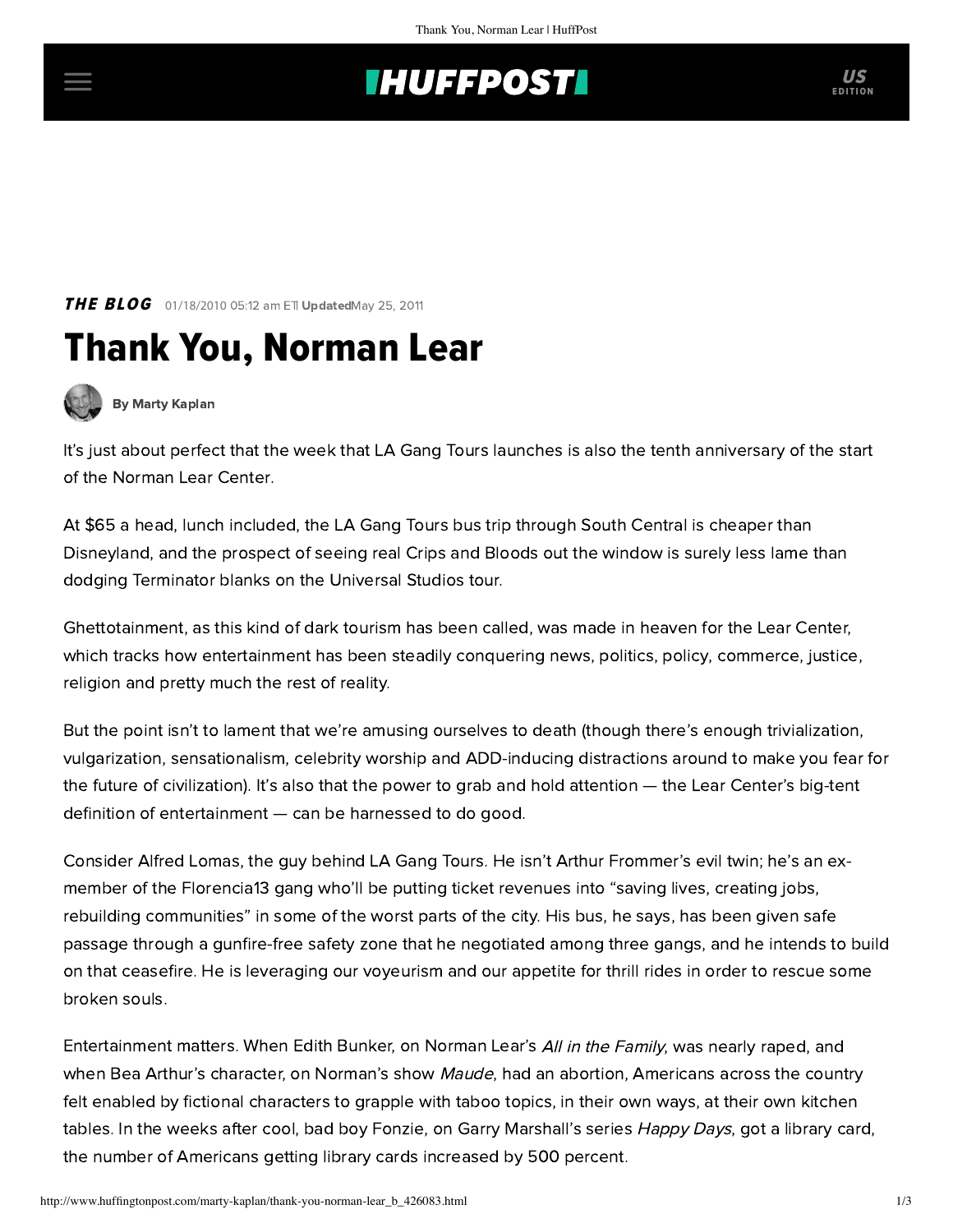#### Thank You, Norman Lear | HuffPost

Today, the makers of some movies and television shows deny that entertainment can function as the country's agenda-setter and unofficial curriculum; they see no connection between what they put on screen and plagues like smoking, body dysmorphic disorder, addiction and gun violence. They don't buy the notion that audiences significantly absorb values and attitudes from entertainment, or that people believe that the "facts" depicted in fiction are actually facts. But other writers and producers do step up to the responsibilities that come with their storytelling power. Many of them have taken advantage of a free Lear Center resource — a program called [Hollywood, Health & Society](http://www.learcenter.org/html/projects/?cm=hhs) — to learn what's accurate from some of the country's top medical experts, and they've been using that knowledge to make their stories realistic without compromising entertainment value.

Plenty of local television station managers insist that substantive coverage of local issues is ratings poison. [Since most Americans say they depend on local TV for news about their communities, the dogma of "if it](http://www.localnewsarchive.org/pdf/LCLNAFinal2004.pdf) bleeds, it leads" can corrode civic life. But some stations marshal the storytelling skills of their correspondents and producers in order to make important news interesting, even entertaining, and the [Walter Cronkite Award](http://www.learcenter.org/html/projects/?cm=rr) for Excellence in Television Political Reporting that the Lear Center gives them can make a difference in their struggle for resources and airtime.

Some teachers despair that their students are addicted to entertainment, that lesson plans can't compete with stars and iPods. But when Norman Lear bought what he calls "America's birth certificate," a copy of the Declaration of Independence that was printed on July 4, 1776, a Lear Center idea led to a reading of the Declaration in Philadelphia's Independence Hall by Morgan Freeman, Kathy Bates, Mel Gibson, Michael Douglas, Whoopi Goldberg, Kevin Spacey and other boldfaced names that was [filmed](http://www.learcenter.org/incEngine/incEngine_Player_minimum.php?content=norman_events_popup&e=15) and distributed for free — on videotape, in the pre-YouTube era — to schools across the country, along with a special Scholastic publication that mobilized those performers' star power in service of a history lesson. The Declaration was subsequently the star of [Declare Yourself](http://www.declareyourself.com/home/home.html), a multimedia campaign through which 2.2 million young Americans registered to vote.

The Lear Center, which I've had the privilege to found and direct, hasn't only been scouting the counterintuitive upside of entertainment. We do a fair amount of mythbusting, too. One project, The [Tyranny of 18-to-49, challenged the conventional wisdom of television programmers and advertising](http://www.learcenter.org/pdf/18to49.pdf) executives about where in the viewing audience the discretionary dollars actually are. Another project, [Ready-to-Share,](http://www.learcenter.org/html/projects/?cm=ccc/fashion) contrasted the entertainment industry's Doomsday scenarios about "fair use" of intellectual property with the fashion industry, to which the law gives trademark protection, but not copyright; which treats most of its creative output as a commons; which lives on appropriation, derivation, recombination, sampling and reuse; and which nevertheless manages to flourish as a global business.

In the wake of 9/11, Karl Rove came to Los Angeles to ask the studios to enlist in the war on terror. It made a good photo op, but behind the scenes there was anxiety about artistic freedom, and about Hollywood being annexed by a Washington propaganda effort. The Lear Center — going a bit against the grain produceda [museum exhibit and book](http://www.learcenter.org/html/projects/?cm=cpp/warner) about a time when Hollywood fought fascism but got in trouble for it: the years when *Confessions of a Nazi Spy* and other Warner Bros. movies got Hollywood into hot water with a pre-Pearl Harbor Congress and Roosevelt Administration determined to stay neutral. We also